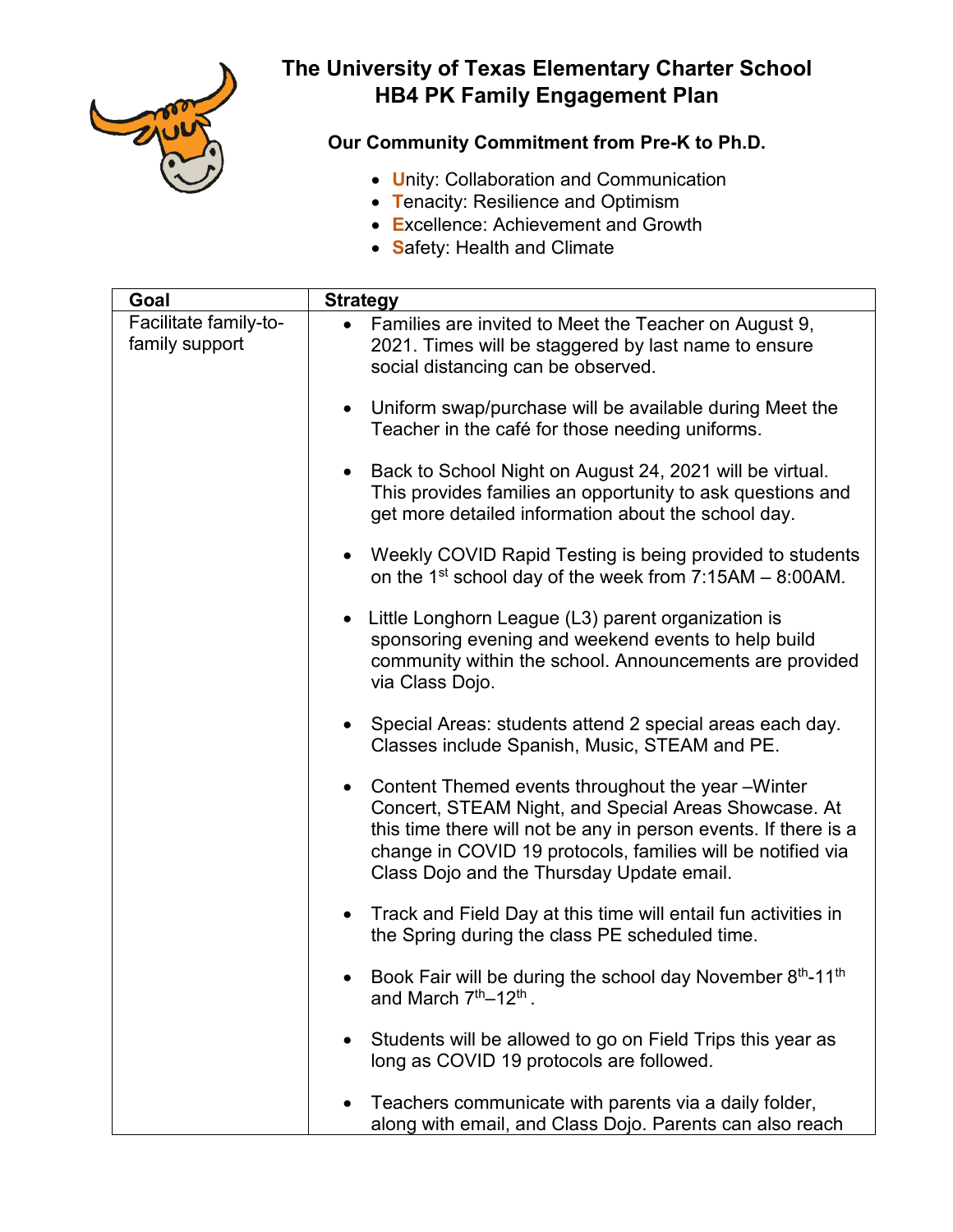|                                                  | out by phone to schedule an in person or virtual meeting<br>by calling the main office at 512-495-3300.<br>School information can be found on The UT Elementary                                                                                     |
|--------------------------------------------------|-----------------------------------------------------------------------------------------------------------------------------------------------------------------------------------------------------------------------------------------------------|
|                                                  | School website and through a weekly information email<br>along with a bimonthly principal newsletter.                                                                                                                                               |
| Establish a network<br>of community<br>resources | Katie Scott our school social worker can be reached<br>by email katie.scott@austin.utexas.edu or phone<br>(512) 495-3339. She provides and facilitates<br>referrals to family support or educational groups<br>based on family interests and needs. |
|                                                  | Kerry Aguillon, school nurse can be reached by<br>email Kerry.aguillon@austin.utexas.edu or by phone<br>(512)495-3305. She provides and facilitates<br>referrals to families in need of health resources.                                           |
|                                                  | Enrichment opportunities with community partners<br>such as the local farmers market, and within the<br>various colleges at The University of Texas at<br>Austin.                                                                                   |
|                                                  | <b>Community Thanksgiving Drive and the Christmas</b><br>Angel Tree for families in need is also a way for<br>families to contribute to our school community.                                                                                       |
|                                                  | Free books for families through the University of<br>Texas Service Organization - Orange Santa.                                                                                                                                                     |
|                                                  | YMCA after school program on campus provides<br>after school care and enrichment. There is Austin<br>Recreation center van pick-up for afterschool care<br>programming.                                                                             |
|                                                  | • Annual Career Day – provides an opportunity for<br>community members to share their expertise with<br>students, families are welcome to attend, the event<br>will be virtual this year.                                                           |
|                                                  | Community readers for International Women's Day<br>and Dr. Seuss' Birthday.                                                                                                                                                                         |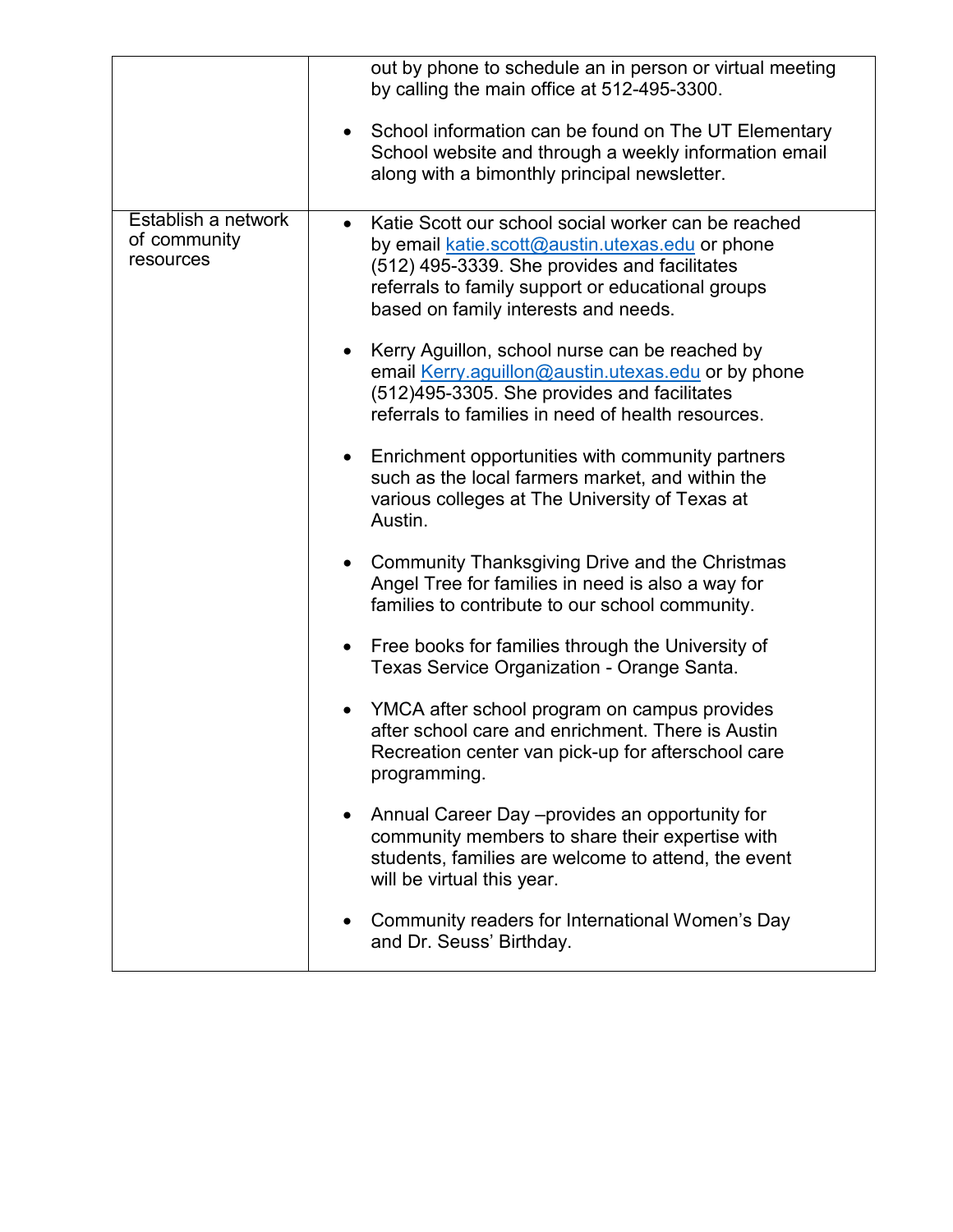| Increase family<br>participation in<br>decision making                                                                                   | • Families actively participate in Little Longhorn<br>League Parent Organization (L3). Monthly<br>meetings are on the 1 <sup>st</sup> Thursday of every month<br>and all are welcome. Zoom invite information is<br>shared through Class Dojo.<br>Families are encouraged to volunteer by reaching<br>out to the classroom teacher for opportunities.<br>Campus personnel provide opportunities for family<br>members to serve on the Education Council,<br>Language Proficiency Assessment Committee<br>(LPAC) committee, School Health Advisory Council<br>(SHAC) and the UTES Management Board.<br>Families are given the opportunity to give input<br>$\bullet$<br>through campus surveys.<br>Biweekly principal chats via Zoom are available to<br>parents to give input and ask questions. |
|------------------------------------------------------------------------------------------------------------------------------------------|--------------------------------------------------------------------------------------------------------------------------------------------------------------------------------------------------------------------------------------------------------------------------------------------------------------------------------------------------------------------------------------------------------------------------------------------------------------------------------------------------------------------------------------------------------------------------------------------------------------------------------------------------------------------------------------------------------------------------------------------------------------------------------------------------|
| Equip families with<br>tools to enhance<br>and extend learning                                                                           | Teachers provide instructional ideas for home during the<br>$\bullet$<br>fall and spring parent conferences.<br>Families are given access to online resources and<br>programs for their student.<br>STEAM nights incorporate activities for families to do at<br>$\bullet$<br>home with their student. Currently not scheduled for the<br>2021-2022 school year due to COVID protocols.<br>Literacy nights for families of students in PK-2 <sup>nd</sup> offered<br>twice a year. This will be offered virtually this year.<br>Free Book Fair late in May to get ready for summer<br>$\bullet$<br>reading.                                                                                                                                                                                      |
| Develop staff skills<br>in evidence-based<br>practices that<br>support families in<br>meeting their<br>children's learning<br>benchmarks | Communication and engagement with families, including<br>$\bullet$<br>training on communicating with families in crisis.<br>Staff participate in professional development and use<br>culturally diverse and relevant curriculum through the Social<br>Justice Initiative.<br>Staff participates in ongoing professional development in<br>the areas of academic and social emotional learning<br>(Conscious Discipline). Currently K-2 <sup>nd</sup> grade teachers are                                                                                                                                                                                                                                                                                                                          |